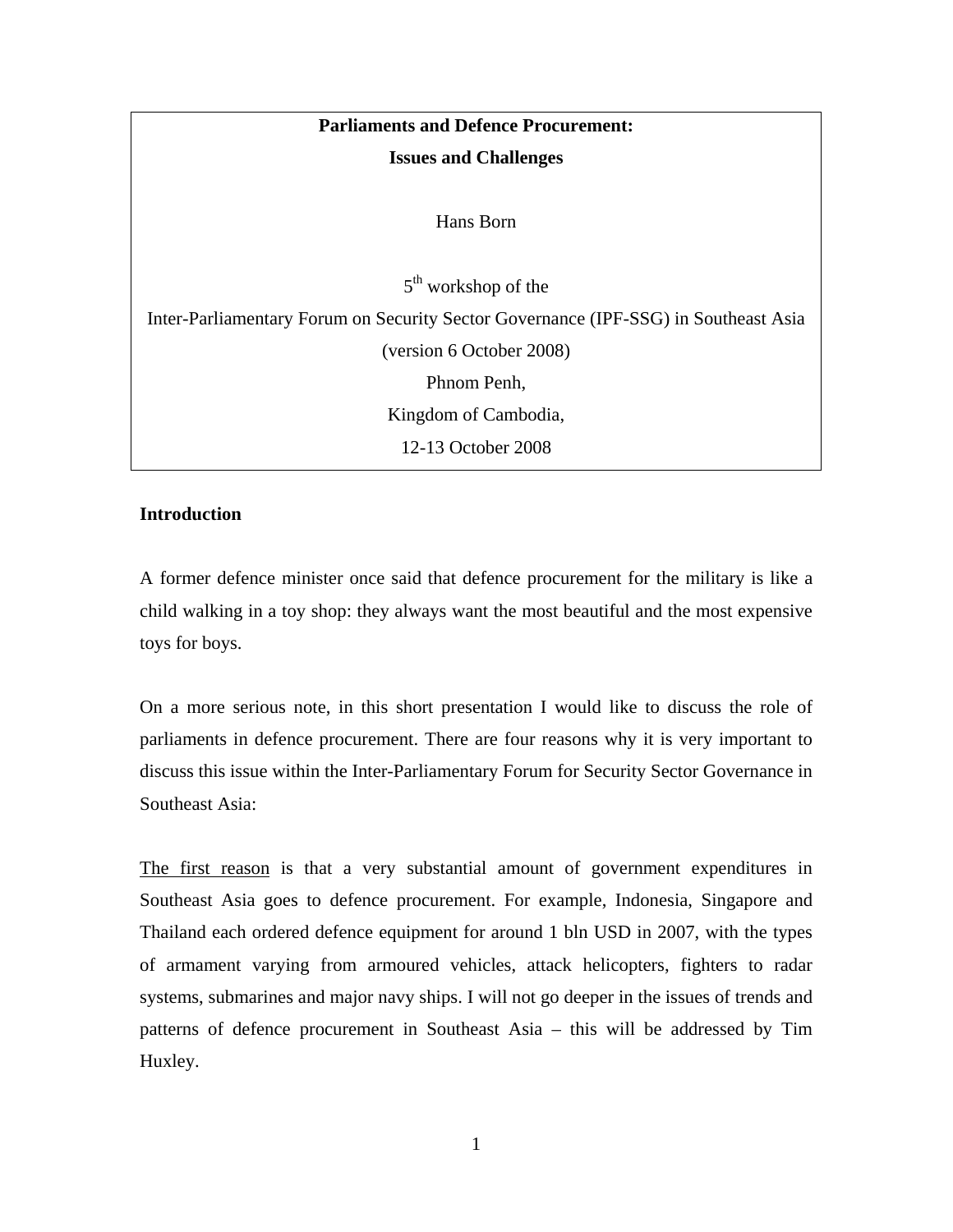The second reason is that defence procurement processes are not only technical processes but also political ones. Defence procurement should fulfil a need and a purpose within the national security policy. The purchase of expensive weapon systems needs to be justified in light of the national security priorities and objectives. These policy objectives are of a political nature and need to be discussed in parliament.

Additionally, - the third and most important reason is that defence procurement typically refers to so-called butter-versus guns decisions. While the defence minister and the military professionals may well know what type of military weapon system and equipment is needed in what type of situation, it is not up to them to decide whether money should be spent to further social and economic development or on national security. The butter-versus-guns decisions need to be discussed and decided in the public arena of parliament.

Fourthly, - the last reason- parliament has the power of the purse and this extends to all government expenditures. Based on this constitutional principle, in many states, parliament plays a meaningful role in defence procurement. However, in other states and especially in Southeast Asia, parliaments are marginalised and often face extreme difficulty in exercising their constitutional rights. It is important that we use our Inter-Parliamentary Forum to learn from each other and to understand both the tremendous challenges as well as opportunities for parliamentarians to hold government accountable for the defence procurement decisions and expenditures.

I would therefore like to discuss the following 5 questions with you:

- 1. What is defence procurement?
- 2. What makes defence procurement different from other procurement processes?
- 3. What role can parliament play in defence procurement?
- 4. What are the main challenges for parliaments in defence procurement
- 5. How can parliament's role in defence procurement be strengthened?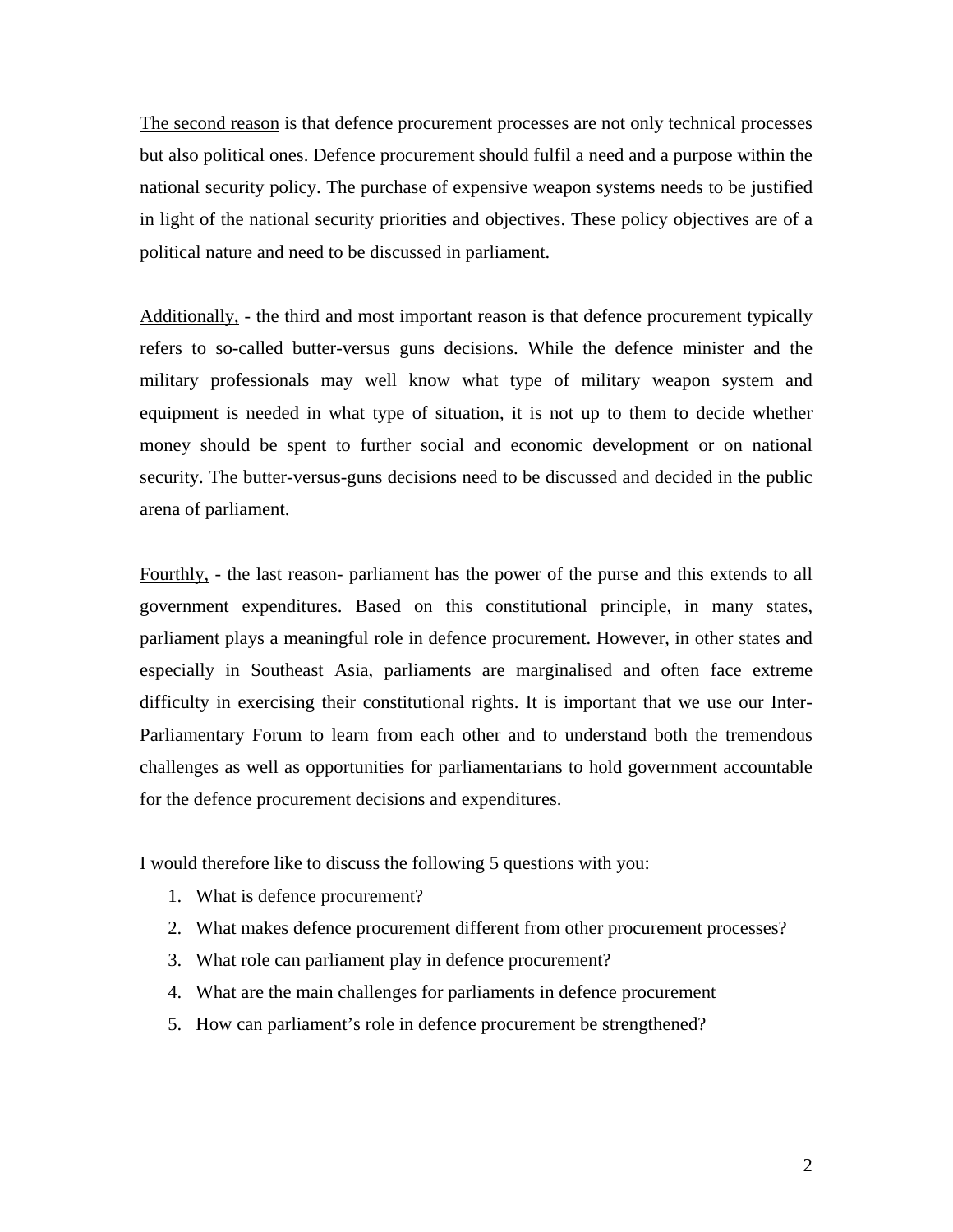## **What is defence procurement?**

Defence procurement is the process by which national security authorities acquire the equipment and services necessary to fulfil the mission of the armed forces. In terms of equipment, this includes items intended for military use only, such as weapons systems and ammunition, as well as those that are not explicitly military items, from food to boots. As concerns services, many tasks that were once performed by military staff, from food service and logistical support to intelligence collection and analysis, are now contracted out to private companies and must also be subject to the procurement process.

Though the defence procurement process may differ from country to country, it usually resembles a cycle that includes the following stages:

- assessment of the threat and operational requirements;
- specification of technical requirements;
- exploration of supplier options and/or solicitation of tenders;
- negotiation, evaluation and selection;
- delivery management; and,
- review.

The defence procurement contract between a state and the supplier is the essential and key document. The contract can take the form of:

- Contracts for the purchase or rental of weapons and/or equipment;
- Supply contracts cover the purchase, leasing, rental or hire of products
- Work, services, maintenance and logistics contracts

The trend of governments to privatise security does and will affect defence procurement, in particular in the area of maintenance and logistics/transportation. Instead of buying transport capacity, a government can also decide to hire transport services from private companies. The advantage is that one only pays for delivered services and not for costly transport helicopters or airplanes and therefore does not need to train and employ costly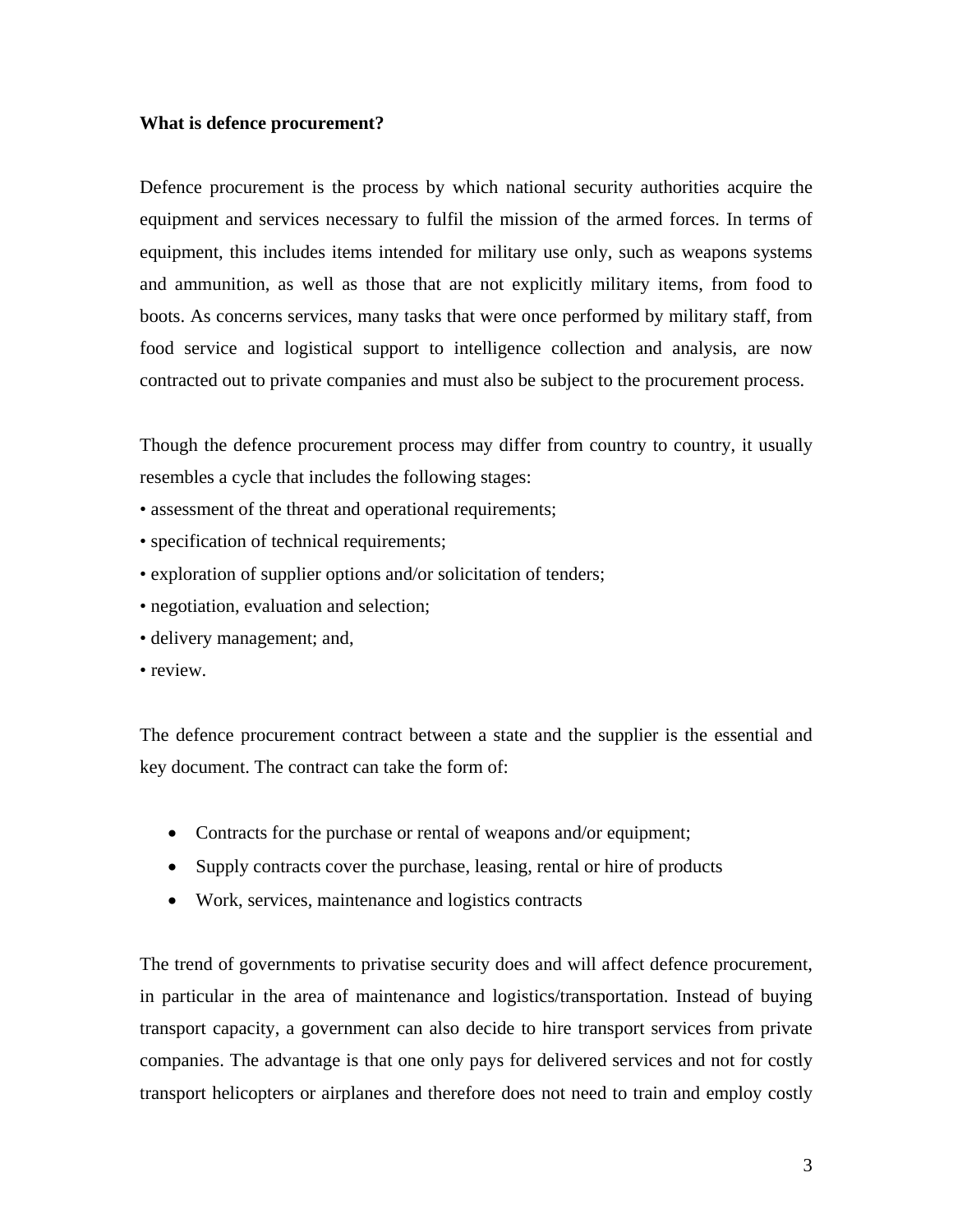crews/staff. The disadvantage is, of course, the dependency on private companies. The same applies to buildings (leasing instead of buying) or the maintenance of equipment.

#### **What makes defence procurement different from other procurement processes?**

The acquisition of large weapon systems has a number of characteristics that distinguishes it from other kinds of government procurements:

Dominant role of the state: states can have the role of sole client, the role of a codeveloper/producer and the role of regulator. As sole clients, states determine the demand for products on the basis of military needs; states define the size of the markets. Depending on the country, governments are sometimes heavily involved in research, development, evaluation and production (in case defence industry is nationalised). Lastly, as regulators, states control the arms trade by means of licences which exporters are obliged to have, including the delivery of equipment, the authorisation to tender for contracts and end-user certificates

The tender process: Though there are many ways to solicit tenders and evaluate bids, defence procurement contracts are generally either managed by competitive bidding or single-source procurement. Competitive bidding is the general rule for public acquisitions. However, for a number of reasons, defence procurement is often conducted via single source (also referred to as sole source, non-competitive or no-bid) procurement, both in developing and advanced arms exporting countries.

Long lead time: Not only does the development and production of weapon systems have a long lead time, it also costs years or even decades to build up appropriate force structures that can equip and maintain the weapon systems. The after sales cost for maintenance, updates and decommissioning are often higher then the initial purchase costs of the equipment.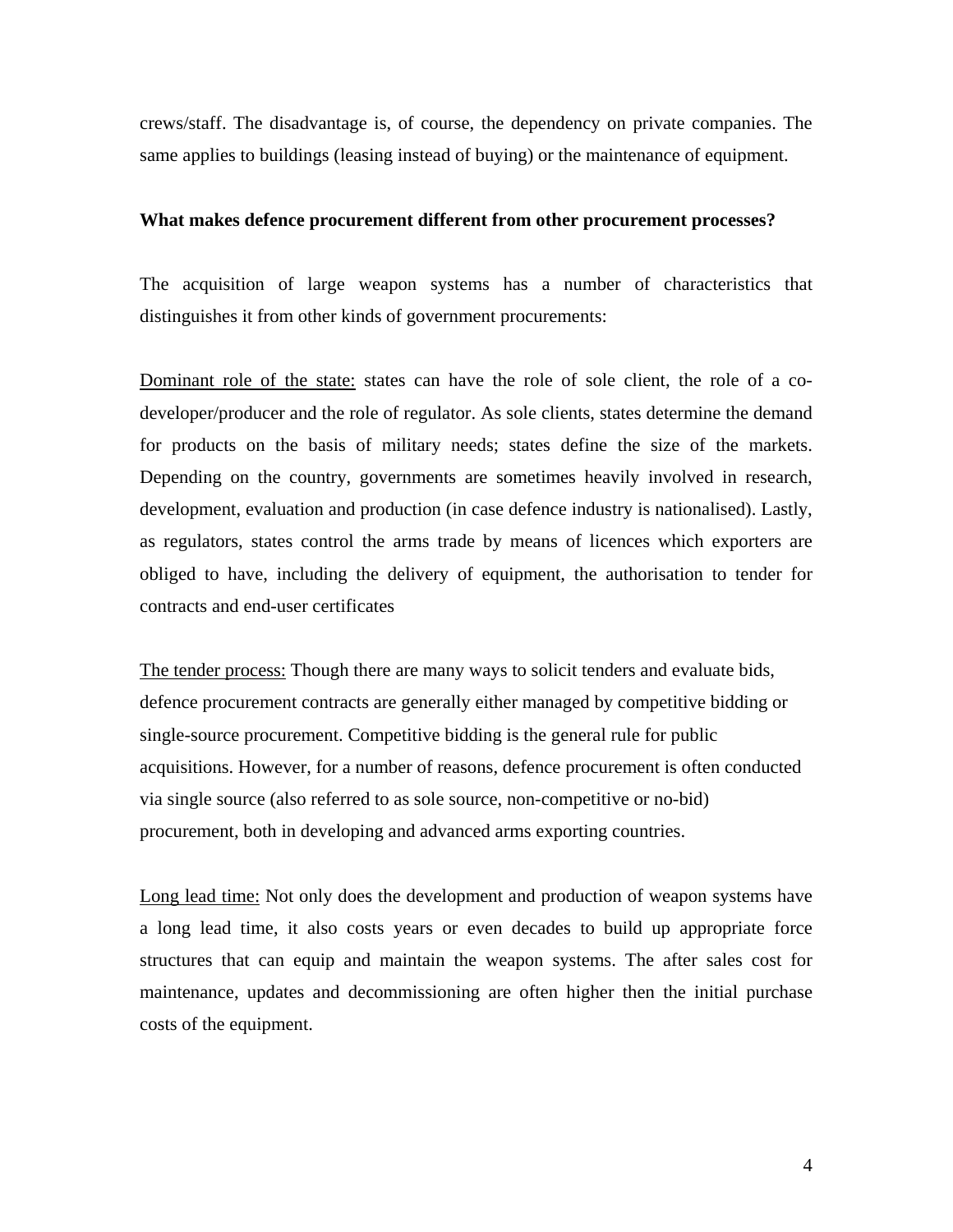Cost-overruns: as a rule of thumb, military equipment always becomes more expensive than expected, due to unpredictable factors such as: research and development costs; currency variations; number of other buyers.

Secrecy/confidentiality agreements: important elements of defence procurement decisionmaking processes are secret for reasons of national security, e.g. technical requirements, specifications of the weapons and equipment, details of the contract etc. .

Security of Supply: The nature of defence requires sources of supply to be guaranteed for the entire duration of an arms programme. To enable this, some state support their national industrial and technological defence industry.

Complexity of defence procurement programmes. Arms development programmes are complex. Since production volumes are limited and the risk of commercial failure high, state support is required. Equipment often consists of new systems which incorporate both military and civilian technologies. It has also a long life cycle: the time between the an operational need being expressed and the end of a system's life may be as long as 50 years. The quality/price ratio and risk management must be guaranteed throughout this period. States must, therefore, have access to adequate industrial and technological capacity throughout the life cycle of a system and maintain lasting, reliable relations with suppliers.

# Compensation and offset orders

 $\frac{1}{1}$ 

In addition to this, "off-the-shelf<sup>1</sup>" arms purchases are often subject to offset arrangements. This allows the purchasing country to require a return on investment that may exceed 100% of the value of the contract. Such offsets may be direct, in the form of orders for local companies or transfers of know-how and technology related to the original contract. Offsets may also be indirect and concern industrial sectors other than the one covered by the contract in question, even non-military ones.

Finished equipment already developed and available for purchase.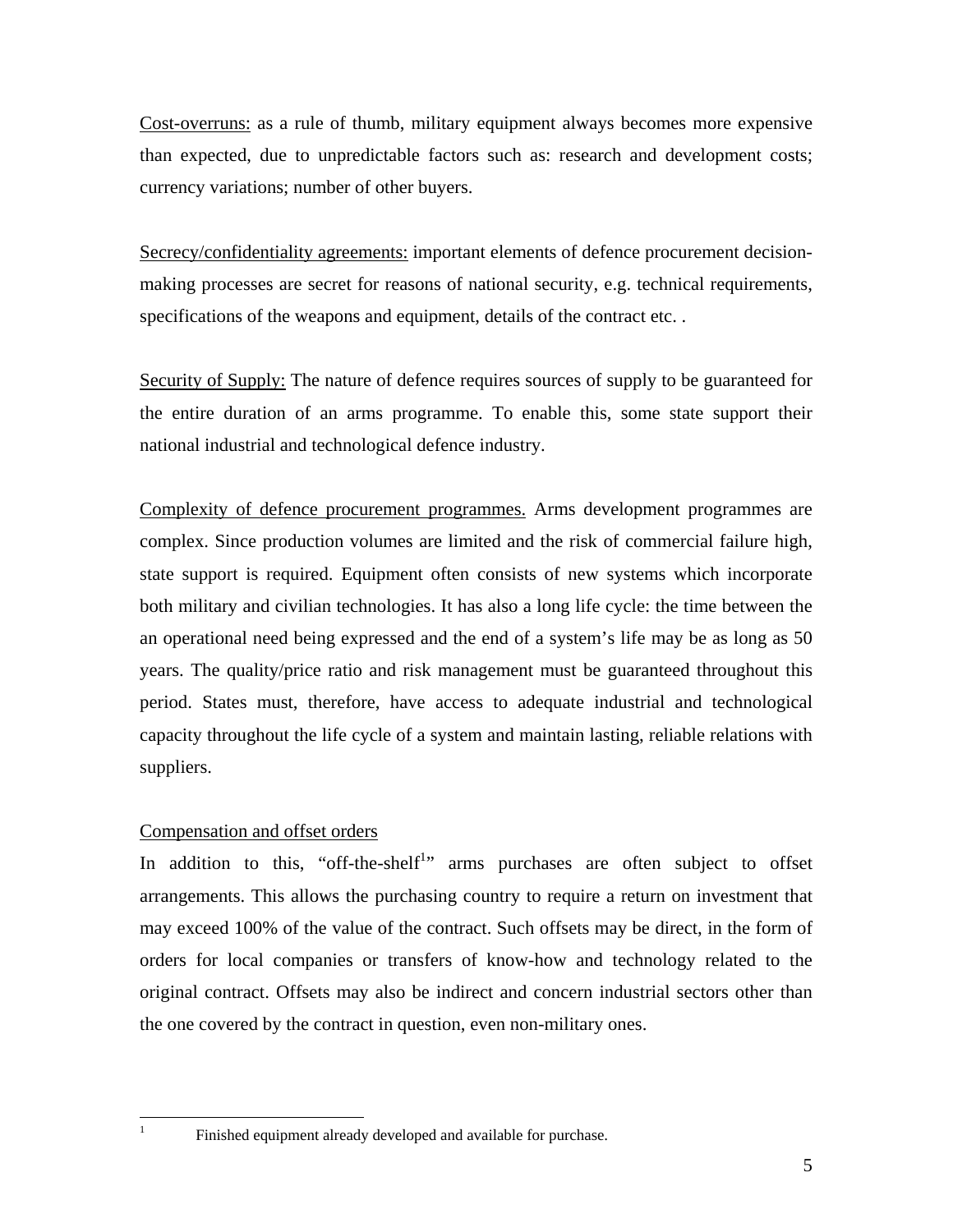Interoperability needs: Obviously, a state wants its armed forces to work together, supported by interoperable military weapon systems and equipment. It would be rather unfortunate if the army was unable to communicate with the air force, police and navy. The need for interoperability must influence the choice of weapons/equipment and suppliers. Interoperability may also be needed for cooperation with foreign armed forces. For this reason, states increasingly tend to procure defence systems multilaterally, i.e. to buy specific equipment with a group of states. This is not only favourable in terms of their interoperability, but is also cheaper as purchasing several units at once will mean a lower price.

International law and arms control arrangements: International law prohibits or restricts the production, acquisition, transfer, stockpiling and use of certain weapons, such as landmines, cluster munitions and chemical, biological, nuclear, radiological, laser and other weapons. Furthermore, in many areas of the world, arms control agreements regulate the deployment of military forces and equipment. Defence procurement authorities need to be aware of the legal commitments that their country has undertaken or is likely to undertake.

## **What Role for Parliament?**

Parliament has a number of powers that affect defence procurement that may be exercised in plenum, in committees such as security and defence committees or budget and finance committees, or via the power entrusted in individual parliamentarians:

- Establishing a legal framework for procurement;
- Debating and approving both annual and supplementary budget authorisations;
- Exercising oversight of the other governmental actors by requesting reports from the executive, hearing statements or testimony by government officials or issuing questions and interpellations to the government; and
- Approving procurement awards above a certain amount.

Based on these general powers, parliament can play a role in each of the six stages of the defence procurement cycle referred to above: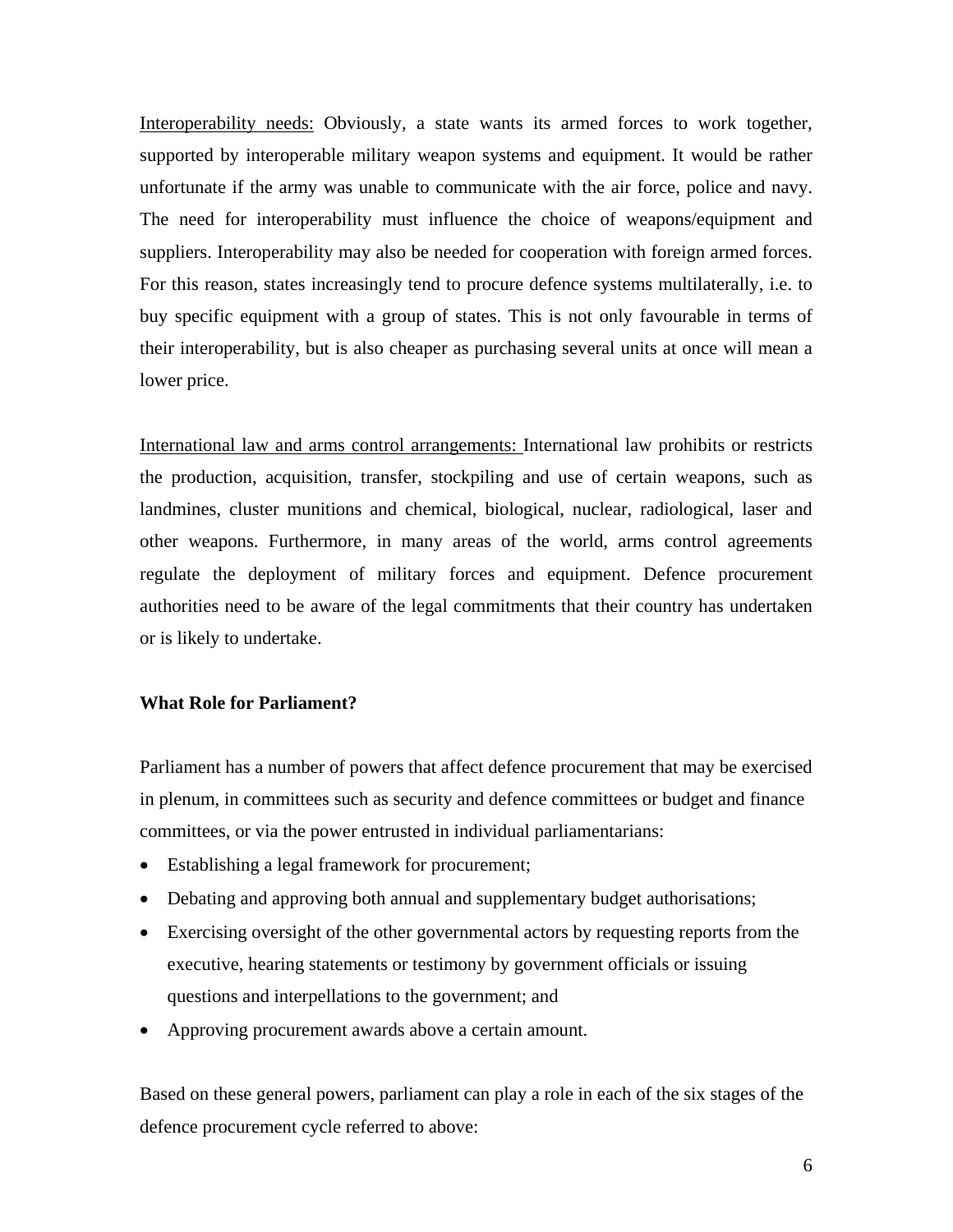Defining long-term security planning. In many countries, parliament approves or is specifically briefed on long-term programmatic documents such as a national security strategy, white papers or defence reviews that develop a threat and security assessment and define needed capabilities (see the DCAF BG on *National Security Policy*). If the executive does not usually produce such documents, parliament may pass laws requiring them to do so.

Oversight of technical requirements. The MoD generally has primary responsibility for setting technical requirements for procurement. However, these requirements may be debated within Parliament, especially in the defence committee, when they concern particularly important or costly procurements.

Evaluating Supplier options/solicitation of tenders. Parliaments are unlikely to directly solicit or negotiate tenders. However, they can be involved in these processes in several ways:

- establishing the legal framework for the solicitation of tenders, whether this occurs through competitive bidding or at the discretion of security authorities;
- in some countries, approving procurement contracts above a certain level of funding (e.g., in Germany and Netherlands,  $\epsilon$  25 million; in Poland,  $\epsilon$  28 million) or those relating to certain types of weapons systems;
- in some countries, playing a role in selecting the vendor (e.g., Czech Republic and United States); and
- requesting reports from or holding hearings with government and industry officials regarding specific tenders and contracts.
- In some countries, parliament is involved in deciding on the compensation and off-set (which industries and regions will profit from a defence acquisition).

Be informed about the state of delivery management. No parliament is directly responsible for managing deliveries, though they may play a role in this issue if problems occur, for instance, voting to withhold payment on late or unsatisfactory deliveries. This includes monitoring to ensure that offset clauses in procurement contracts are respected.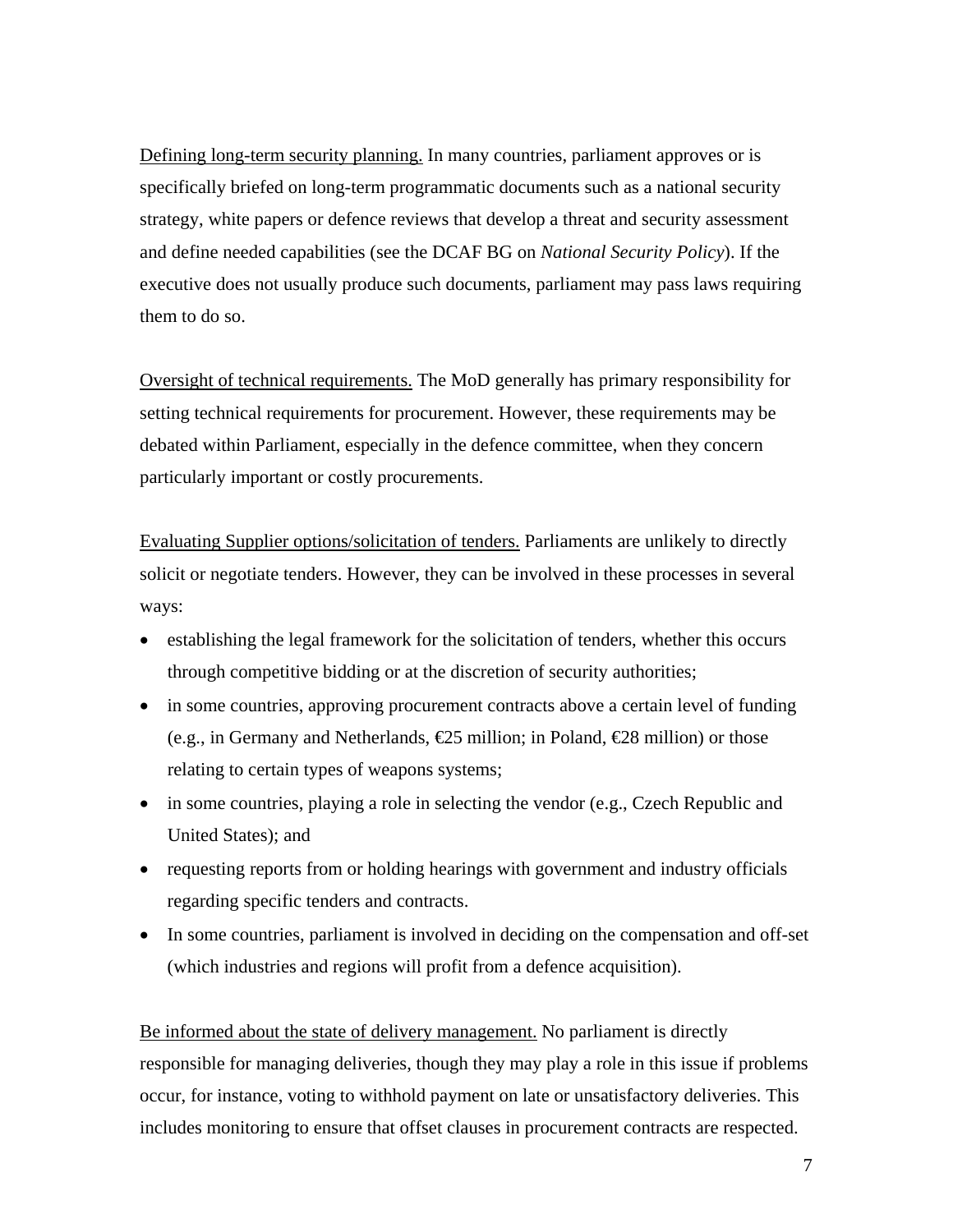The defence committee could request that the government informs parliament on a regular basis about delivery and implementation.

Request independent Review. While the MoD usually has its own review process, parliament should also conduct evaluations of procurement as part of a larger defence review process. This should be conducted separately from the executive's own review so that it can provide an independent source of information on security sector activities.

## **What are the key challenges of defence procurement?**

Since the number of actors involved and the many technical aspects of project design, the acquisition process is often criticised for being complex, slow and costly. To a certain extent, this is simply the nature of the procurement process. Procurement contracts that have not been sufficiently scrutinised may waste money by proving to be too expensive or even technologically unachievable. The challenges of procurement include:

Ensuring transparency. In countries that lack civilian control, military and defence authorities often have the final say on what information is made public. However, even if some technical details of weapons programmes must remain secret, parliamentarians need access to this information, even if this requires a vetting process to ensure their reliability (see the DCAF Backgrounder on *Vetting for the Security Sector*). *Black budgets i.e.* budgets for military expenditures that are not approved by parliament and are therefore particularly susceptible to corruption, can be particularly problematic..

Preventing parochial concerns from harming the national interest**.** When domestic suppliers are involved, politicians may be tempted to secure funds for projects in their own districts, constituency or ethnic group at the expense of the national interest. An independent and vigilant press and civil society are the best means for preventing this practice.

Preventing corruption. According to an IMF report on corruption and military spending, "experts have estimated that bribes account for as much as 15% of the total spending on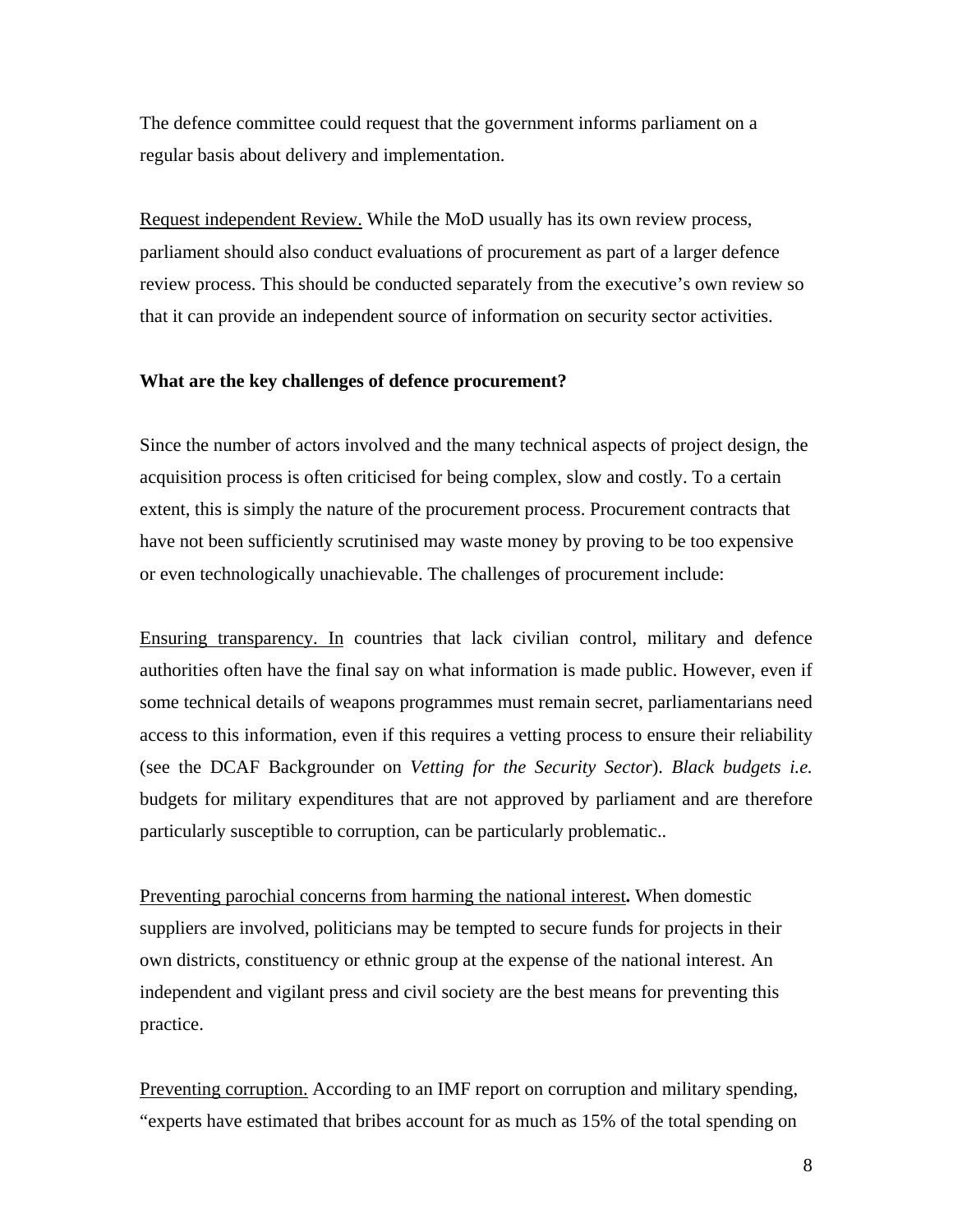weapons acquisition." The problem of corruption is also recognised on the company side. A 2006 survey by Control Risks showed that roughly one third of international defence companies felt they had lost out on a contract in the last year because of corruption by a competitor. Transparent, competitive procurement practices and strong parliamentary oversight are essential to stopping and preventing corruption.

Non competitive tender process or single source procurement: This might be necessary where there is only a single competent supplier, or where there is great urgency. However, it is often a response to cumbersome competition procedures. Corruption is not necessarily present, but as the system degrades, with greater and greater percentages of work going out single source, so the corruption risk grows.

Revolving doors: decision makers who migrate from MoD in the government to defence company may develop close ties that could engender corruption.

Poverty reduction vs. security provision. A balance must be struck between development needs and security provision. But in developing countries and post-conflict situations, the main obstacles to meeting security needs are more likely to involve a lack of manpower, training or planning capacity rather than a lack of equipment. The procurement needs of developing and post-conflict countries will vary greatly depending on the government's threat assessment, which is why it is important for the government to conduct a transparent, inclusive threat assessment as part of a broader national security policy [with external assistance if necessary] (see DCAF Backgrounder on *National Security Policy*).

Over-procurement. Developing countries may be tempted to purchase expensive weapons systems that do not really correspond to their real security needs, which may benefit more from investment in uniforms and training or simply higher salaries for security forces. The most important step towards correcting this problem is to begin with a formal, institutionalised security review that can help to identify the major security threats to the population and the capabilities needed to address these threats.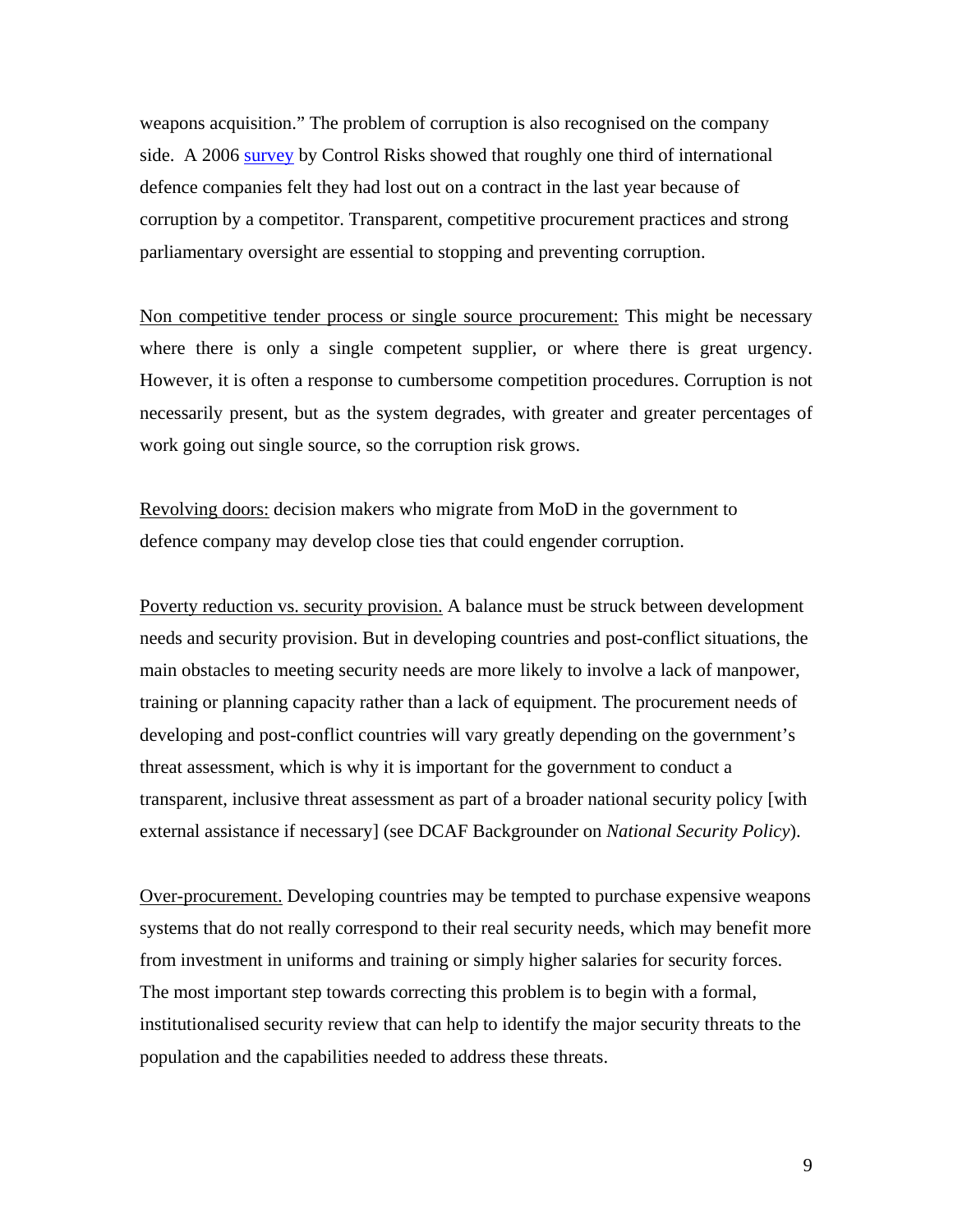Under-institutionalized procurement process. Countries may not have the institutional capacity to have a viable, competitive procurement process. However, while such systems do require individuals with a knowledge of procurement practices, they may be easier (and less costly) to implement than many individuals might assume. A lack of resources is thus a poor excuse for not implementing a competitive bidding process for defence procurement, especially since it can help reduce costs owing to competition among suppliers and a decreased likelihood of corruption.

## **How to strengthen parliament's role in defence procurement?**

Creating a stronger role for parliament has to take place in the wider context of institution building and democratic defence reform, including introducing greater transparency of processes, data and budgets of the defence sector, establishing stronger oversight mechanisms, promoting stronger civil society engagement as well as – last but not least – professionalisation of the armed forces.

Perhaps here lies the greatest role for parliament: creating transparent defence procurement processes based on an Act of Parliament.

What can you do as a parliamentarian? The recommendations below are all based on practices that already exist certain states.

- 1. Request that your government sign and ratify all relevant arms conventions, in the area of NBC weapons, landmines and cluster bombs; $<sup>2</sup>$ </sup>
- 2. Check whether the national security policy or the national defence white paper justifies specific defence procurement projects

 $\overline{a}$ 

 $2$  According to the Convention on Cluster Munitions website, the following Asian states have adopted the Convention in Dublin on 30 May 2008:Brunei Darussalam, Cambodia, Indonesia, Japan, Kyrgyzstan, Lao PDR, Malaysia, Philippines and Timor-Leste. See:

http://www.clusterconvention.org/convention/participants/states/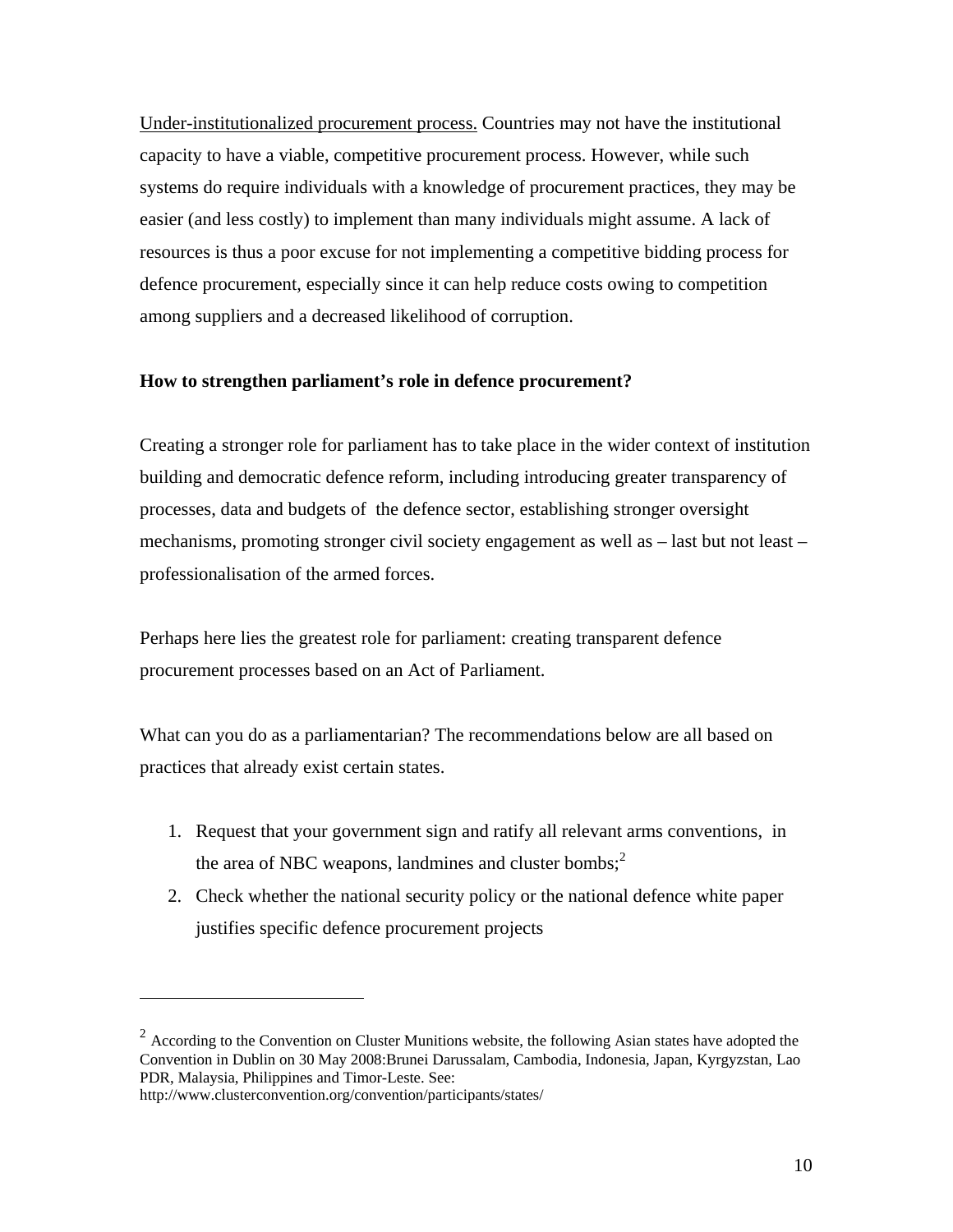- 3. Adopt a law that regulates the defence procurement process. Most of the elements mentioned below could be part of this law. In particular, as is the case in many countries, demand that parliament formally approves defence contracts above a certain threshold/level of funding (e.g. 1 million euro)
- 4. Although military spending is a monopoly of the state and defence procurement contracts are often drawn up in secrecy and under considerable discretionary powers of the executive, transparent procurement, normal government tender regulations should be extended to the defence sector.
- 5. Request competitive bidding processes (instead of single source/non-competitive biding processes)
- 6. Compare government data on defence procurement projects with open sources. These data could include information on the price, specification and producer of the weapons and equipment. For example, Jane's defence publication lists the prices of the vast majority of defence weapon systems.
- 7. Request that your government conducts multilateral defence procurement processes. Buying weapons and equipments together with other countries will lead to lower prices and to interoperability as you buy the same equipment (for example states buy the same patrol boats in the fight against piracy in the straits of Malacca).
- 8. Parliament should oversee the compensation and off-set (which industries and regions will profit from a defence acquisition) related to defence procurement contracts.
- 9. Parliament should request that the national audit office or the anti-corruption office audits/verify all defence procurement contracts.
- 10. Make sure that the military service law includes provisions that prohibit retired armed forces personnel from working for defence weapons and equipment industries for the period of three years.

Nonetheless, a formalised process of scrutiny does not automatically translate into a meaningful role for parliament and its oversight committees. This also requires:

- Resources, such as support staff and access to independent expertise;
- A relatively stable membership to allow parliamentarians to develop expertise; and